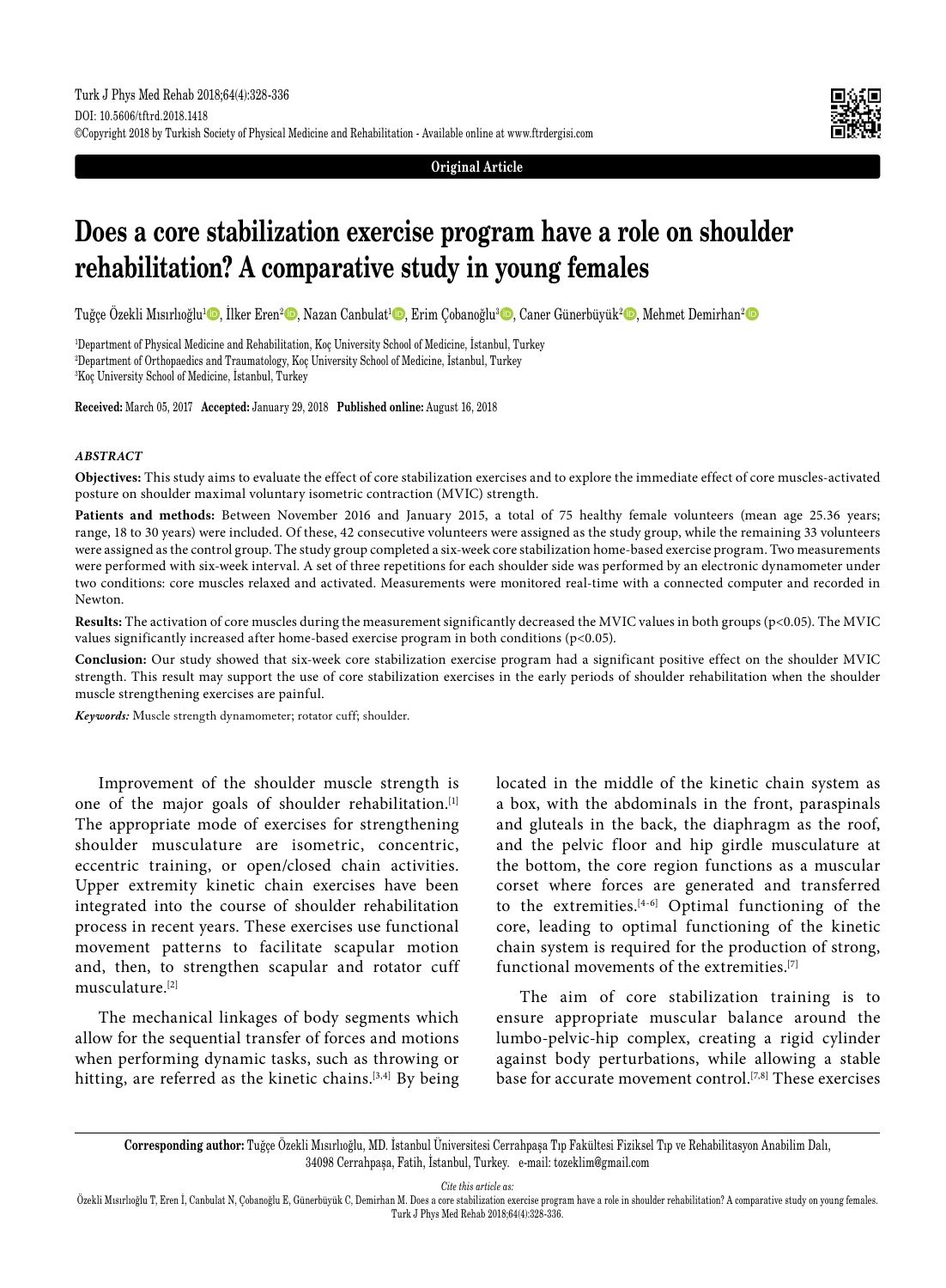are known as neuromuscular retraining exercises which primarily focus on enhancing the recruitment of the local stabilizer (transversus abdominis and multifidus), global stabilizer (internal and external obliques), global mobilizer (rectus abdominus and iliocostalis), and load transfer (i.e., gluteus maximus, gluteus medius, hip adductors, rectus femoris, iliopsoas, trapezius, latissimus dorsi, deltoid, pectoralis major) muscles.[9] A typical core stabilization program starts with abdominal drawing-in (abdominal hollowing) or abdominal bracing (co-contraction) exercises to improve neuromuscular control of the local stabilizers, moves to closed-chain segmental control exercises to further improve neuromuscular control and joint stabilization, and progresses to open kinetic chain exercises which promote distal mobility.<sup>[9]</sup>

The relationship between shoulder and core has been shown by the activation of core musculature during upper extremity movements in previous studies.[10-13] Although the inclusion of core stabilization exercises into rehabilitation program for shoulder injury has been advocated,  $[14,15]$  the evidence to show direct effect of core stabilization on shoulder muscle strength is still lacking. Therefore, the primary aim of the present study was to evaluate the effect of core stabilization exercise program on shoulder maximal voluntary isometric contraction (MVIC) strength. The secondary aim was to explore the immediate effect of core muscles' activation on the shoulder MVIC strength. Our primary hypothesis was that core stabilization exercises would positively affect the shoulder MVIC strength in both relaxed and core muscles activated conditions and, secondarily, the shoulder MVIC strength values would increase by voluntarily contraction of core musculature.

### **PATIENTS AND METHODS**

This prospective, longitudinal study with a matched control group was to investigate the effect of core stabilization on shoulder muscle strength. A written informed consent was obtained from each participant. The study protocol was approved by the Koç University School of Medicine Ethics Committee. The study was conducted in accordance with the principles of the Declaration of Helsinki.

Between November 2016 and January 2015, a total of 75 consecutive healthy female volunteers (mean age 25.36 years; range, 18 to 30 years) who responded to our institutional study announcement and fulfilled the inclusion criteria were included. The inclusion criteria were as follows: female sex between the ages of

18 and 30 years, a Body Mass Index (BMI) lower than 30 kg/m2 , a negative upper extremity and/or spinal history of pain and/or surgery and a negative regular exercise history. The volunteers who experienced pain during the measurements or did not complete the regimen or received additional exercise interventions during the trial were excluded from the study. Of these, 42 consecutive volunteers were assigned as the study group, while the remaining 33 age- and BMI-matched volunteers were assigned as the control group. The sample sizes were determined according to the statistical calculation.

Demographic data and medical history were obtained from all participants prior to measurements. Two measurements were performed on both groups with six-week interval. Each measurement was performed by an electronic dynamometer as a set of three repetitions for each shoulder side (dominant and non-dominant) in the same position under two different conditions: core muscles relaxed and activated.

The participants were instructed how to contract their abdominals and gluteals simultaneously to achieve core muscle activation prior to measurements. The physician checked the efficacy of the contractions by palpating the abdominal and gluteal muscles. During the core muscles activated measurements, the participants were asked to start contracting their muscles two-sec before and maintain the contracted condition, until the end of each pushing.

After the first measurement, both groups were instructed to do their routine activities and not to be involved in a sports program. Those who received an exercise intervention or started to a new sports program in six-week period were not included in the second measurements.

Participants of the study group underwent a face-to-face training session for core stabilization exercises by a physiatrist after the baseline measurement. During the training session, the physiatrist checked the efficacy of each exercise by palpating the contraction of the transversus abdominis and lumbar multifidus. Exercise instruction sheets containing the illustrations with detailed descriptions of the exercises and exercise checklist sheets to be filled daily by the participants after completing their daily program was also given. Furthermore, the attendance to the exercises was checked on phone at the end of every week by the researchers. The participants were asked to attend their scheduled exercise program for at least four days in a week for at least six weeks to be considered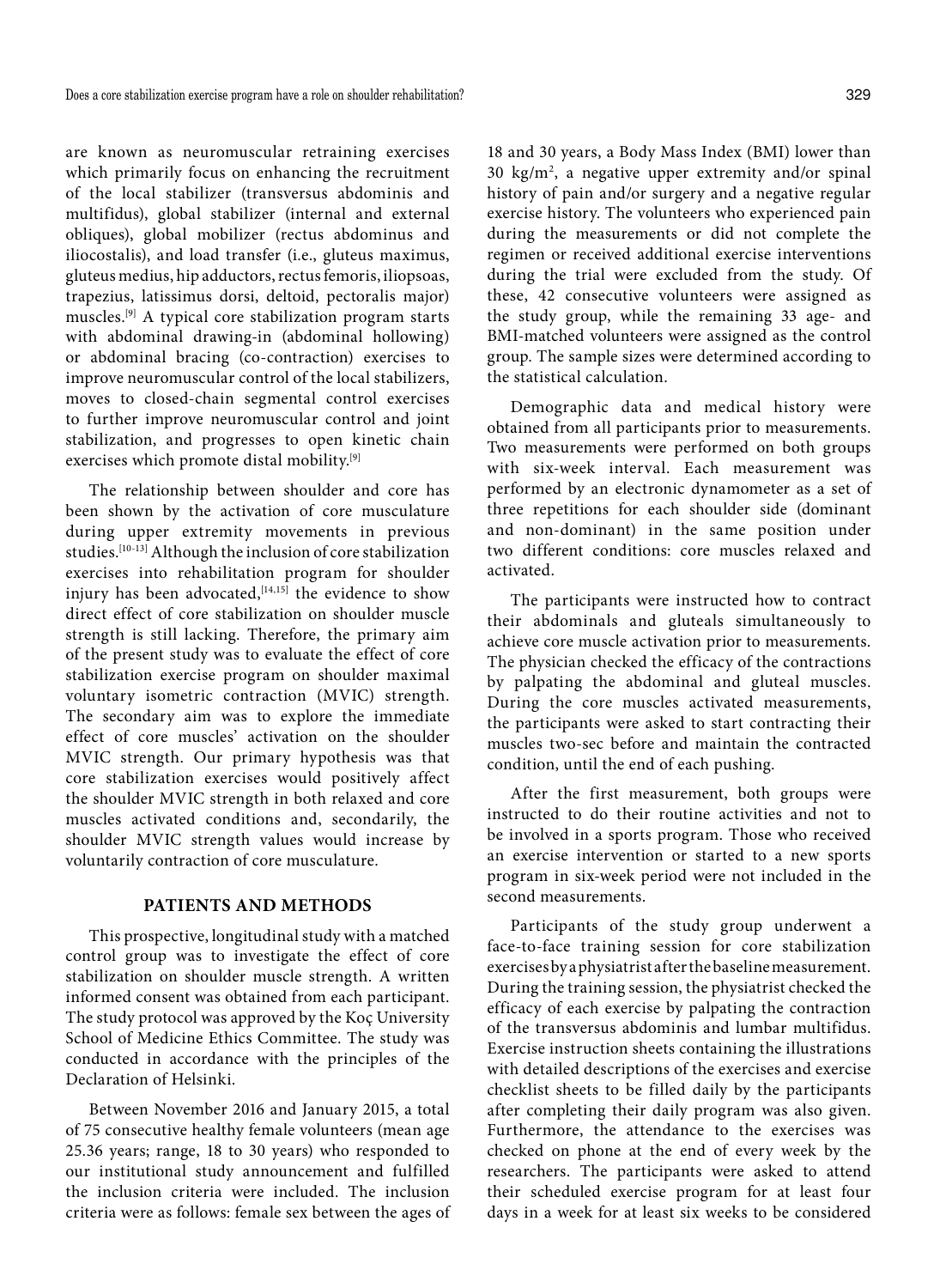compliant with the exercise schedule. Those who completed the six week core stabilization home-based exercise program successfully were preceded to the second measurement. At the second measurement, the physicians did not have access to the data from the first measurements.

### **Testing procedures**

An electronic dynamometer (Mecmesin Myometer, West Sussex, UK) with an adjustable strap was utilized for the shoulder muscle strength measurements. Strap of the device was positioned at the wrist during the test. The MVIC applied during the test was recorded in real-time with a connected computer in Newton.

All measurements were performed by the same two physicians in a standardized protocol. The standardized test position was standing with the arm in 90° of abduction in the scapular plane, the elbow extended and the forearm pronated (Figure 1). Volunteers were barefoot on a hard surface, both ankles touching each other during the test. Pushing maximally upward for five-sec, three times consecutively with one-min intervals for each shoulder side were instructed. The timings of the pushing, relaxation periods and activation of core muscles were provided by a visual timer placed in front of the participants. A loud verbal encouragement (ready 5-4-3-2-1, push, push, push) was also given throughout the measurements. Within each test series of three repetitions, the participants were instructed to rest their arm at the side between



**Figure 1.** The participants were barefoot, both ankles touching each other. The measurements were performed in standing position with the arm in 90° of abduction in the scapular plane, the elbow extended and the forearm pronated.

each repetition for one-min while maintaining the feet position. Right and left shoulders were alternated between relaxed and core muscles activated conditions to prevent early fatigue.

# **Exercise procedures**

The exercise program consisted of basic core stabilization exercises; abdominal drawing-in, abdominal drawing-in with alternating upper extremity movement, abdominal drawing-in with alternating lower extremity movement, abdominal drawing-in with alternating upper and lower extremity movement, opposite arm leg raises in prone position, pelvic tilt while standing and forward lunge (Figure 2).

## **Exercises instructions were as follows:**

*1. Abdominal drawing-in:* The participants were asked to pull their navel deeply to the lumbar region and maintain the contraction for five-sec while keeping breathing lightly in supine hook-lying position. Ten repetitions with a five-sec rest between the repetitions was the target dose for this exercise.



**Figure 2.** Basic core stabilization exercises: (1) abdominal drawing-in, (2) abdominal drawing-in with alternating upper extremity movement, (3) abdominal drawing-in with alternating lower extremity movement, (4) abdominal drawing-in with alternating upper and lower extremity movement, (5) opposite arm leg raises in prone position, (6) pelvic tilt while standing, (7) forward lunge.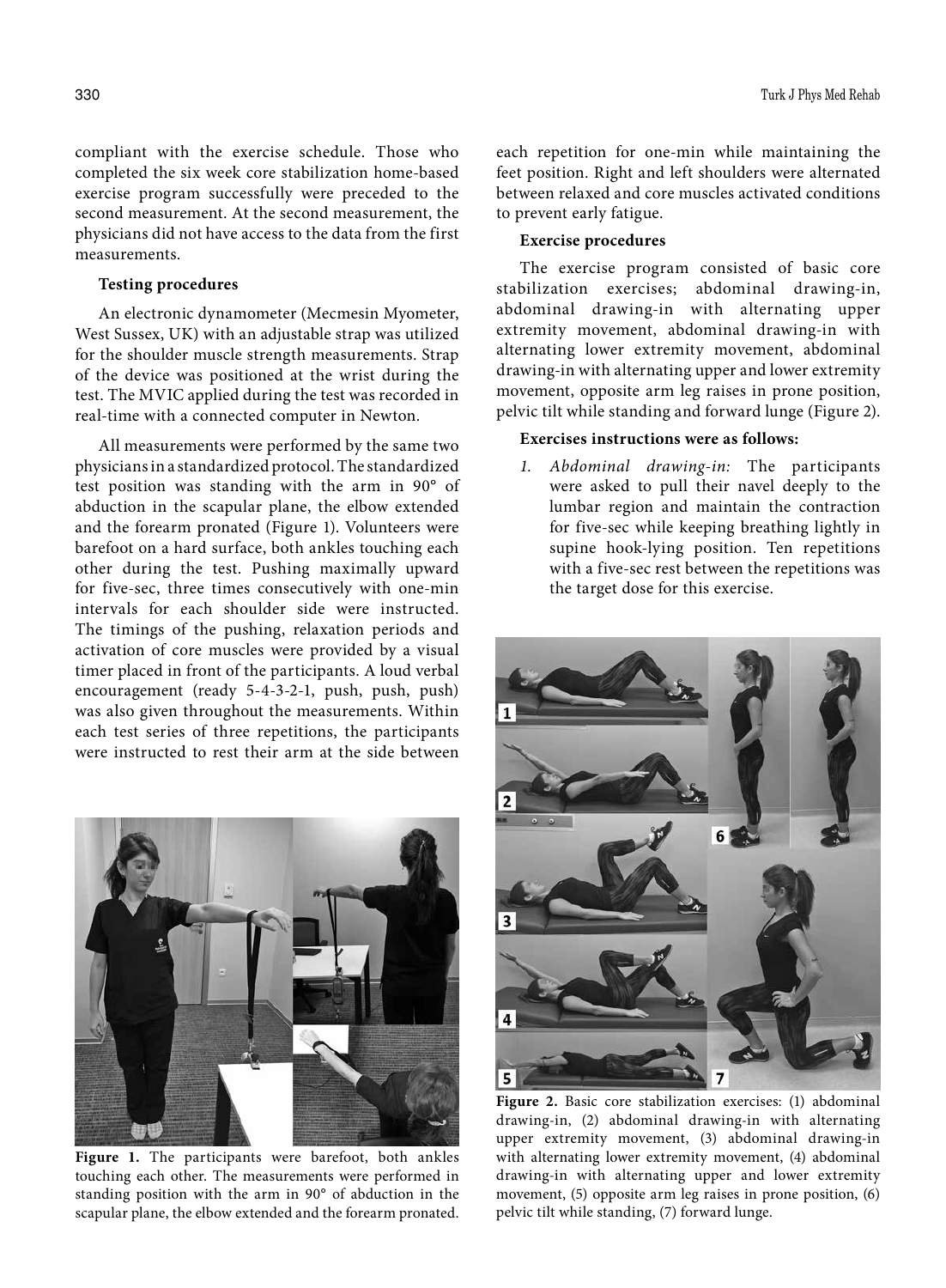- *2. Abdominal drawing-in with alternating upper extremity movement:* The participants were asked to flex their shoulders in forearms pronated position and return to neutral position alternatingly for five times while maintaining the abdominal contraction. The target dose for this exercise was 10 sets of five repetitions with a five-sec rest between the sets.
- *3. Abdominal drawing-in with alternating lower extremity movement:* The participants were asked to flex the hip joint and return to neutral position alternatingly for five times while maintaining the knee joint flexion at 90 degrees and abdominal contraction. The target dose for this exercise was 10 sets of five repetitions with a five-sec rest between the sets.
- *4. Abdominal drawing-in with alternating upper and lower extremity movement:* The participants were asked to flex their contralateral upper and lower extremities and return to neutral position alternatingly for five times while maintaining the abdominal contraction in supine position. The target dose for this exercise was 10 sets of five repetitions with a five-sec rest between the sets.
- *5. Opposite arm leg raises in prone position:* The participants were asked to lift their contralateral upper and lower extremities to the horizontal plane alternatingly for five times while maintaining the abdominal contraction in supine position. The target dose for this exercise was 10 sets of five repetitions with a five-sec rest between the sets.
- *6. Pelvic tilt while standing:* The participants were asked to contract their gluteal and abdominal muscles to rotate their hips in a posterior direction and maintain the contraction for five-sec while keeping breathing lightly in standing position. Ten repetitions with a fivesec rest between the repetitions was the target dose for this exercise.

*7. Forward lunge:* The participants were asked to step forward, flex the hip as far as the contralateral knee touches slightly to the floor and, then, push off the front leg and return to the starting position. Emphasis was placed on maintaining a neutral spinal posture, contracting the abdominal muscles, and breathing normally throughout the exercise. Tens sets of five repetitions for each side with a five-sec rest between the sets was the target dose for this exercise.

### **Statistical analysis**

Statistical analysis was performed with the Number Cruncher Statistical System (NCSS) 2007 statistical software (NCSS LLC, Kaysville, Utah, USA) and MedCalc Statistical Software Version 12.5 (MedCalc Software, Ostend, Belgium). In addition to descriptive statistical methods (mean, standard deviation [SD]), unpaired and paired Student t-tests were used. The Shapiro-Wilk test was used to assess normal distribution. Intraclass correlation was used to assess test reliability. Intraclass correlation coefficient (ICC) level of greater than 0.700 was accepted as reliable. A *p* value of <0.05 was considered statistically significant with 95% confidence interval (CI).

Due to missing data in the literature regarding the effect of core stabilization exercises on the shoulder MVIC strength, we were unable to perform a power analysis prior to the study. Therefore, a post-hoc analysis was performed.<sup>[16]</sup>

#### **RESULTS**

The number of eligible volunteers included in the baseline measurements was 42 in the study group and 33 in the control group. As the adherence of nine participants to the exercise program was considered low and three participants from the control group refused to take place in the second measurements, statistical analysis was performed on the remaining 33 participants from the study and 30 participants from the control group.

**Table 1.** Demographic characteristics of the participants

|                                      | Study group $(n=33)$ | Control group $(n=30)$ |      |
|--------------------------------------|----------------------|------------------------|------|
| Characteristics                      | Mean±SD              | Mean±SD                | D    |
| Age (year)                           | $25.97 \pm 2.65$     | $24.87 \pm 3.87$       | 0.19 |
| Height (meters)                      | $1.62 \pm 0.06$      | $1.64 \pm 0.06$        | 0.43 |
| Weight (kilograms)                   | $58.45 \pm 10.44$    | $56.92 + 8.39$         | 0.52 |
| Body Mass Index (kg/m <sup>2</sup> ) | $22.1 + 3.39$        | $21.22 + 2.77$         | 0.26 |

SD: Standard deviation; Student's t-test was used to compare age, height, weight and Body Mass Index; p<0.05.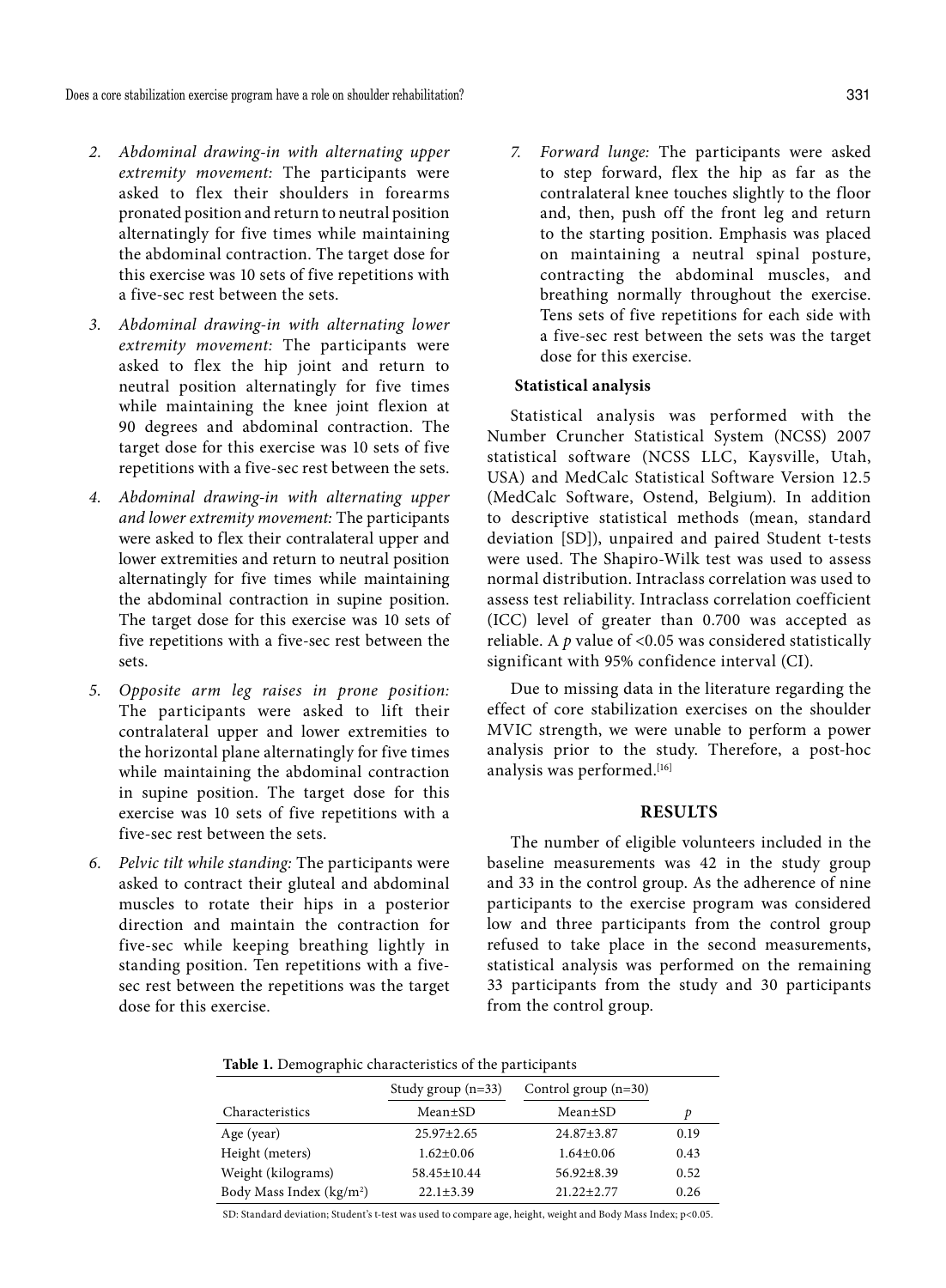|                   |                        |        | 95% Confidence interval |             |
|-------------------|------------------------|--------|-------------------------|-------------|
| Dominancy         | Position               | $ICC*$ | Lower limit             | Upper limit |
| Dominant side     | Relaxed                | 0.954  | 0.938                   | 0.966       |
|                   | Core muscles activated | 0.976  | 0.968                   | 0.983       |
| Non-dominant side | Relaxed                | 0.973  | 0.964                   | 0.981       |
|                   | Core muscles activated | 0.978  | 0.971                   | 0.984       |

**Table 2.** Intraclass Correlation Coefficients of all the measurements

ICC: Intraclass Correlation Coefficient; Intraclass correlation was used to assess test reliability; \* Accepted level of ICC >0.700.

Demographic data of both groups including age, height, weight, and BMI are given in Table 1. There was no significant difference between the groups in terms of these parameters. Intraclass correlation coefficients of all the measurements were above the accepted level of 0.700 (Table 2). All data sets were distributed normally.

The shoulder MVIC strength of both groups at baseline and six weeks in relaxed and core muscles contracted conditions for the dominant and nondominant sides are given in Table 3. There was no statistically significant difference in the MVIC strength values between two groups at baseline for both sides and conditions. However, a statistically significant difference existed between the groups at six week measurements. The MVIC strength values at six weeks were significantly higher in the study group.

To investigate the effect of core muscles' activation on shoulder muscle strength, we compared the MVIC strength of dominant and non-dominant sides in relaxed conditions with the strengths in core muscles activated conditions in both groups. The MVIC strengths in core muscles activated condition were significantly lower than strengths in relaxed conditions for both groups at baseline and six-week measurements (Table 3).

The effect of core muscle stabilization exercise program on shoulder muscle strength was investigated by comparing the measurement values of the study group at baseline and six weeks. These comparisons were carried out for dominant and non-dominant sides, relaxed and core muscles activated conditions. The MVIC strength values after a six-week core stabilization program were significantly higher in all aforementioned conditions. On the other hand, there was a significant decrease in all MVIC strength values of the control group at six-week measurements (Figure 3).

The post-hoc power values of the tests at six weeks were above 80%, which was the adequate limit for statistical significance. These values were 96.5% for the dominant side in relaxed position; 85.2% for the dominant side in core muscles activated position; 93.2% for the non-dominant side in relaxed position, and 92.5% for the non-dominant side in core muscles activated position.

|             |                   |                                        | Study group                                            | Control group                                    |                                                     |
|-------------|-------------------|----------------------------------------|--------------------------------------------------------|--------------------------------------------------|-----------------------------------------------------|
| Measurement | Dominancy         | Position                               | $Mean \pm SD$                                          | $Mean \pm SD$                                    | p                                                   |
| Baseline    | Dominant side     | Relaxed<br>Core muscles activated<br>p | $60.75 \pm 13.07$<br>56.98±11.51<br>$0.0013*$ †        | $62.95 \pm 11.28$<br>59.84±10.67<br>$< 0.001*$ † | $0.47\varepsilon$<br>$0.31\varepsilon$              |
|             | Non-dominant side | Relaxed<br>Core muscles activated<br>p | 57.69±11.41<br>55.47±11.45<br>$0.01*$                  | 59.47±11.44<br>$56.20 \pm 9.51$<br>$< 0.001$ *†  | $0.53\varepsilon$<br>$0.78\varepsilon$              |
| $6th$ week  | Dominant side     | Relaxed<br>Core muscles activated<br>p | $68.67 \pm 11.06$<br>$64.10 \pm 10.54$<br>$< 0.001*$ † | 56.96±13.36<br>54.90±13.43<br>$0.02*$ †          | $< 0.001$ <sup>*</sup> ε<br>$0.003$ <sup>*</sup> ε  |
|             | Non-dominant side | Relaxed<br>Core muscles activated      | $65.38 \pm 9.84$<br>$61.65 \pm 9.32$<br>$< 0.001$ *†   | 55.55±12.45<br>$52.45 \pm 11.85$<br>$< 0.001$ *† | $< 0.001$ <sup>*</sup> E<br>$0.0011$ <sup>*</sup> ε |

**Table 3.** Mean shoulder muscle strength values between the groups according to dominancy and position at baseline and six-week measurements

SD: Standard deviation; Student's t-test was used for comparisons; † Indicates paired; e Indicates unpaired t-test; \* P<0.05 indicates statistically significant difference.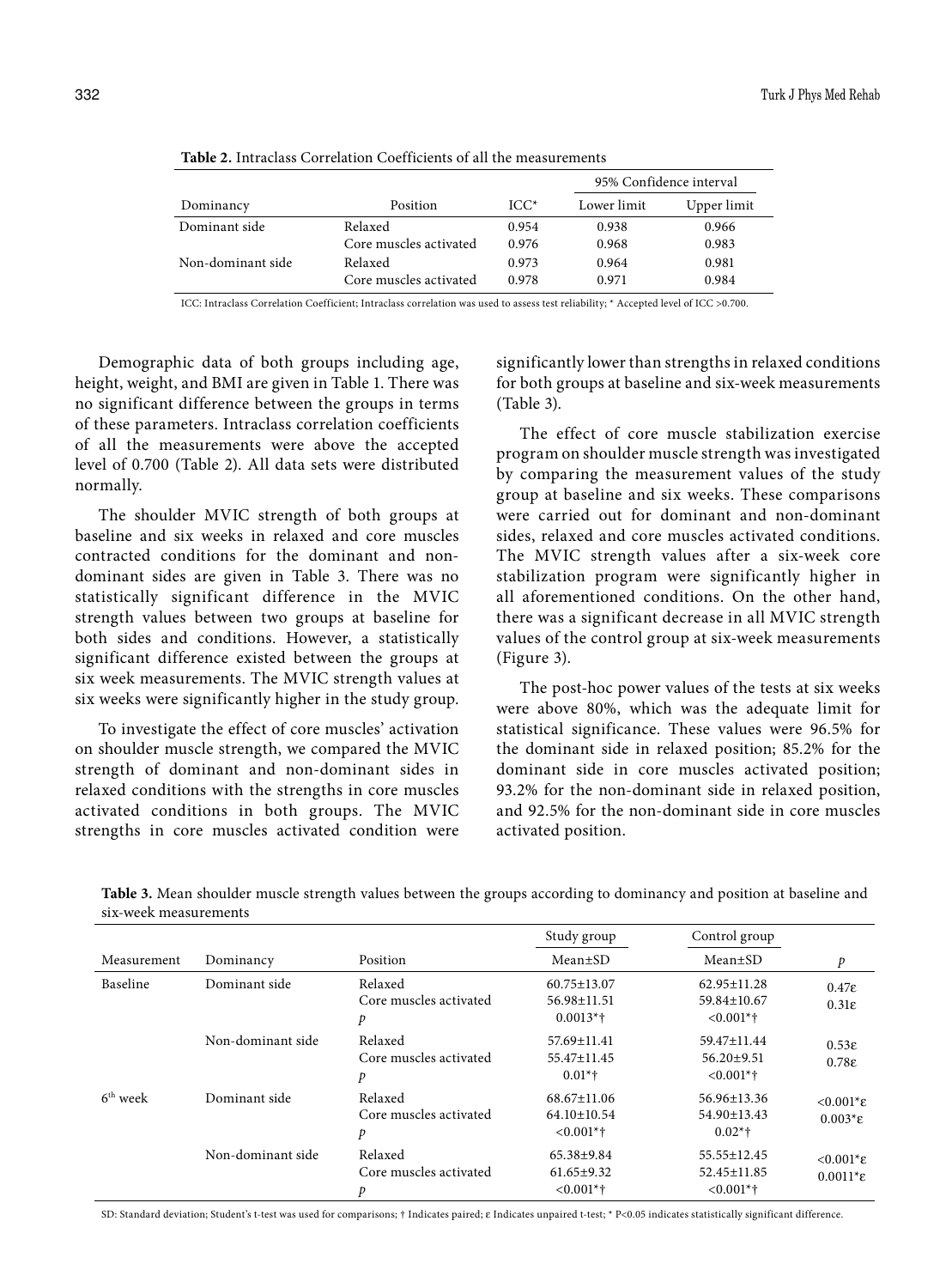

**Figure 3.** Bar graph showing mean shoulder strength values according to dominancy and position at baseline and six-week measurements.

### **DISCUSSION**

A proximal stability approach, also named as kinetic chain approach to shoulder rehabilitation, was commonly mentioned in the literature by Kibler and McMullen.[2,17,18] This protocol mainly focuses on using distal segments, such as trunk and legs to drive the scapula and shoulder during the rehabilitation process. The scapula stabilization via kinetic chain exercises has been proposed to achieve an effective and efficient rotator cuff strengthening.[2] To promote a properly functioning kinetic chain system, a properly functioning core musculature has been advocated.<sup>[7,14,19]</sup> Based on these hypotheses, we evaluated the effect of core stabilization on the shoulder muscle strength.

Shoulder strength testing method used in this study was performed according to the test protocol described by Constant et al.<sup>[20]</sup> The maximum strength value of three repetitions, each separated by at least one-min and performed at 90° of shoulder abduction in the scapular plane with the elbow in pronation were found to reflect best function in real terms, previously. Therefore, we preferred using a maximum value rather than a mean value as advocated by Constant et al.<sup>[20]</sup> In this study, all MVIC measurements performed were considered as reliable (ICC>0.90).

The results of the current study suggested that a six-week core stabilization home-based exercise program might cause a significant increase in the shoulder MVIC strength in healthy individuals. This finding is also supported by previous studies reporting a significant relationship between core stability and shoulder. The influence of shoulder exercises on core stability was well-documented in literature.[21-23] It was shown that upper limb movements in different directions performed in the standing or sitting position produced varying degrees of activities in abdominal and back muscles.<sup>[21,22]</sup> In a study by Tarnanen,<sup>[10]</sup> of all the isometric shoulder exercises, unilateral horizontal shoulder abduction and bilateral shoulder extension while standing were found to be associated with the highest activation of core musculature, namely multifidus-longissimus, and external oblique-rectus abdominis muscles, respectively. In addition, it was shown that shoulder resistance exercises could increase the endurance and strength of core stability muscles, when the pelvis was supported.<sup>[10,24]</sup> On the other hand, the number of studies investigating the effects of core stability on the upper extremity is limited. Most of these studies examined the effects of core strength/stability on sport-specific performance such as swimming, rowing, running, throwing and were unable to establish a consistent relationship.[25-28]

Several core stability training programs aimed at reducing back pain and preventing injury have been proposed in the literature. The exercises which we selected in this study constituted simple, beginning core exercises with low load and high repetitions, or holding time. The main goal of our exercise selection was based on the concept of neuromuscular retraining of the core rather than its pure strengthening.<sup>[5,29,30]</sup> Our aim was to improve core stability by improving the ability of the participant's control over the core region.[19] As in all other core stability training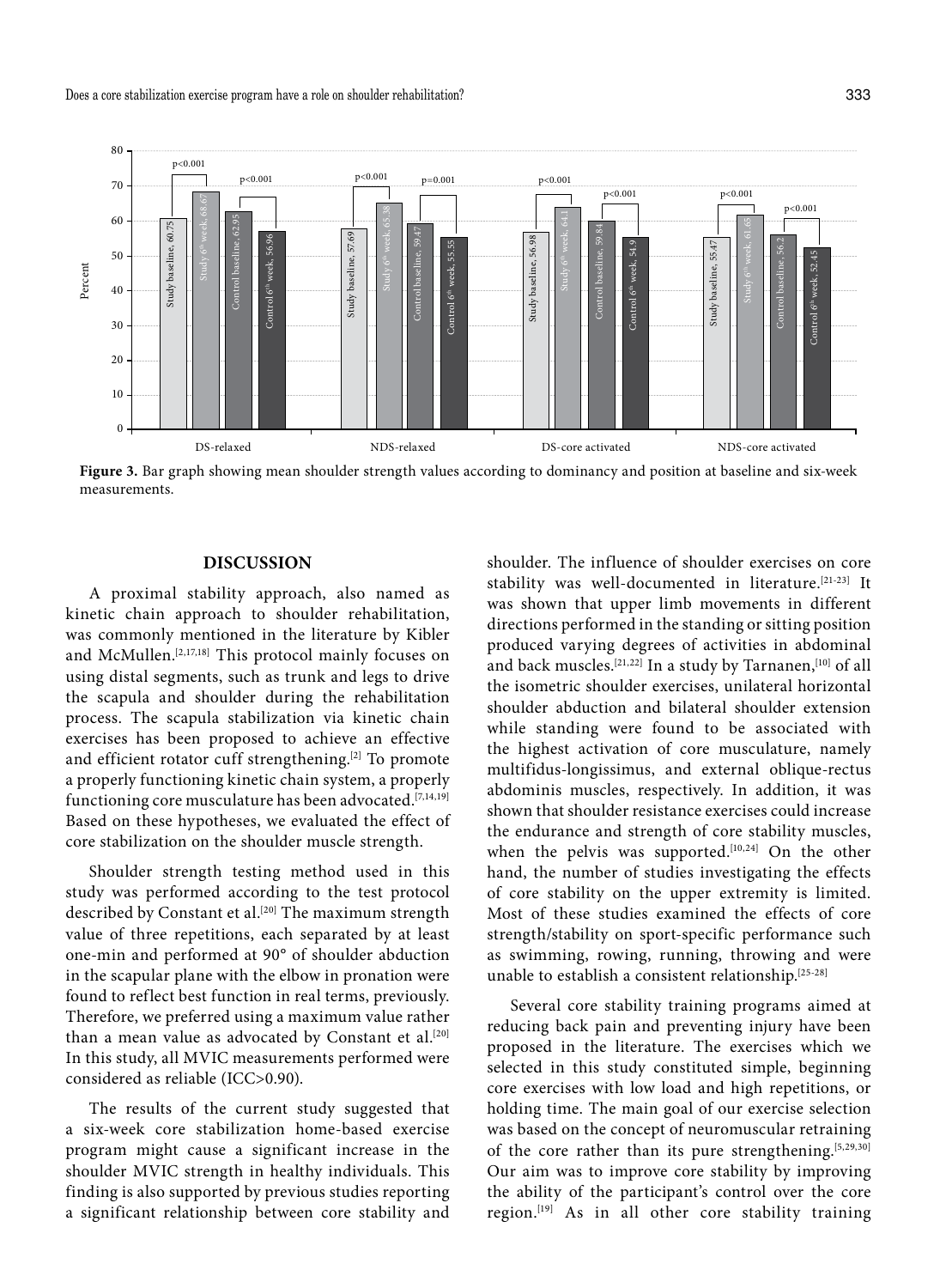334 Turk J Phys Med Rehab

programs, the first exercise was abdominal drawingin, which was known to recruit both the oblique and transversus abdominis muscles.[31] The other exercises aimed to provide proper lumbopelvic control, while adding dynamic upper and lower extremity movements to improve muscle recruitment and distal stability.

Since core stability is a complex interaction among local, global, and load transfer muscles, accurate assessment of core stability is also complex and challenging. Although many tests to measure core stability have been described, these tests often measure one aspect of core stability, such as muscle recruitment, muscle strength and endurance, postural control, balance, and movement patterns.[7,32-36] Due to the lack of consensus on how to measure core stability, the effectiveness of our exercise program in the study group was unable to be assessed. However, the ability of the participant's control over the core region was checked at the time of exercise training by the palpation method. Previous studies also showed that only low-level activation, <10% of the MVIC, of transversus abdominis was required for the drawing-in maneuver.[30,37,38]

A secondary finding of interest in this study was the significant decrease in shoulder MVIC strength values by activation of core muscles by self-contracting abdominals and gluteals actively. This result was inconsistent with our hypothesis and existing literature, demonstrating the positive relation between shoulder and core muscles.<sup>[39,40]</sup> In a study by Cacolice et al.,<sup>[39]</sup> the effect of volitional isometric contraction of the abdominals on isometric shoulder flexion torque on healthy individuals was studied. It was found that isometric shoulder flexion torque values at 90 degrees of flexion were greater, when an individual volitionally superimposed a contraction of the abdominals compared to torque values, when the abdominals were solely recruited in a subconscious fashion. The difference in results between this study and ours may be attributed to the difference in the strength measurement techniques (isokinetic versus isometric), the planes of the shoulder strengths measured (flexion versus scapular abduction), and the extent of core muscle activations (abdominals versus abdominals and gluteals). In another study, Rosemeyer et al.<sup>[40]</sup> investigated the effect of core musculature fatigue on maximum shoulder strength. They conducted a corefatiguing protocol which included endurance-hold core-fatigue tests performed in flexion and extension postures. The MVIC strength measurements were performed by a handheld dynamometer immediately

before and after the protocol. The results indicated a significant decrease in shoulder MVIC strength values in the frontal and transvers planes, and a significant decrease in the first and second strength test measurements regardless of the strength test measured. Although there seems to be an inverse relationship between the results of this study and ours at first glance, two studies are totally different. In the aforementioned study, it is unclear if the fatiguing protocol makes the core region weaker, instable or just dysfunctional. Besides, by contracting the core musculature volitionally, it is unclear whether we are creating a more stable core. Therefore, the results of these studies should be discussed separately.

On the other hand, our result may resemble in some way the study done by Sato et al.<sup>[41]</sup> They investigated the effects of teeth clenching on shoulder abduction. It was observed that voluntary teeth clenching suppressed motor unit recruitment during isometric muscle contractions of arm abduction. Presumably, via not the same mechanism with the mentioned study, our results suggest that self-activation of core muscles during the shoulder strength measurement have an inhibitory effect on the MVIC strength. However, further studies are needed to elucidate the physiological mechanism underlying this possible inhibitory effect.

At the six-week measurements, while there was a significant improvement in all MVIC strength values in the study group, a significant decrease was conversely observed in the measurements of the control group. This result seems a bit conflicting, as the control group was instructed to continue their daily routine activities during the six-week study interval and change in shoulder muscle strength was not an expected finding. However, it is often accepted that a six-week period is long enough for a muscle to gain or lose strength.<sup>[42]</sup> Therefore, studies about test-retest reliability of muscle strength tests commonly prefer using shorter time gaps between the measurements. There is no information in the literature regarding change in muscle strength of healthy individuals with this long interval. In the present study, we investigated whether there was a change in the shoulder MVIC strength after receiving a core stabilization exercise program. Our results supported the positive effect of core stabilization exercise program on the shoulder MVIC strength. However, the significant change in the shoulder strength of the control group highlights the need for further studies on change in the muscle strength of healthy individuals with long intervals.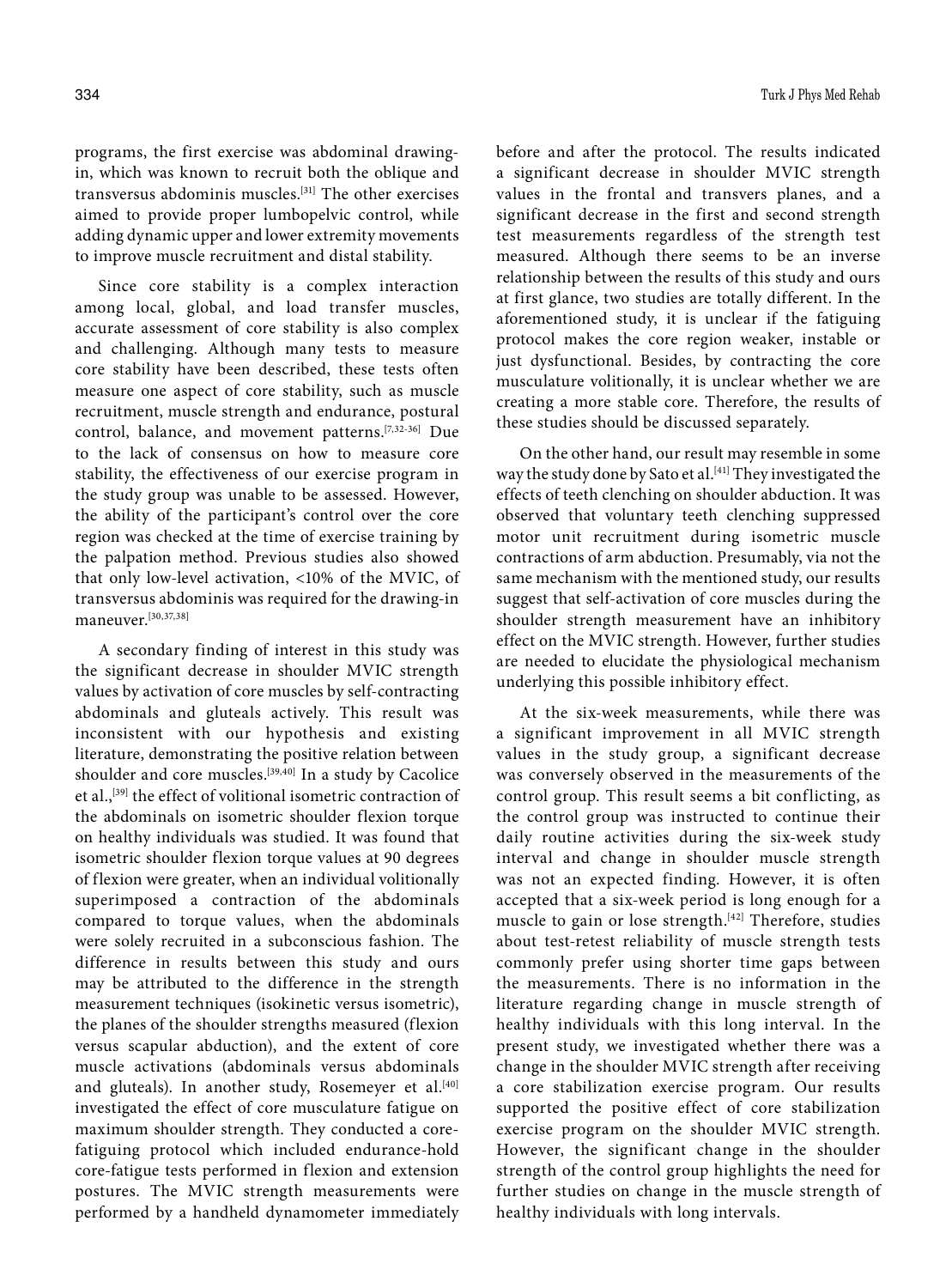Does a core stabilization exercise program have a role on shoulder rehabilitation? 335

Nonetheless, there are some limitations to this study. First, this study was carried out on a limited population of young healthy female individuals. Therefore, further studies are needed to analyze whether core stabilization exercises are effective on shoulder muscle strength in the elderly and/or male sex and in patients with shoulder pathologies. Second, our study and control groups were matched, but non-randomized. Finally, our hypothesis that our exercise program was effective in increasing core stability was based on previous studies.[3,21,22,32,43] Since the main target of core stabilization exercises are neuromuscular retraining of the core rather than its pure strengthening $[5,19]$  and there is no direct method to evaluate core stability, we were unable to determine the effectiveness of our exercises on core stability in the study group.

The main findings of our study were as follows:

- 1. The activation of core muscles by selfcontracting abdominals and gluteals actively during the shoulder strength measurement significantly decreased the MVIC strength values, regardless of hand dominancy and time of the measurement (before or after six-week core stabilization exercise program)
- 2. The MVIC strength values significantly increased after six-week core stabilization home-based exercise program on both shoulder sides and in both conditions (i.e., relaxed or core muscle activated).

In conclusion, our results support the use of core stabilization exercises in the early periods of shoulder rehabilitation, when the shoulder muscle strengthening exercises are painful and/or shoulder immobilization is necessary. In addition, to the best of our knowledge, this is the first study to investigate the effect of core muscles activated posture on shoulder abduction strength measurement. Inconsistent with our hypothesis, the activation of core muscles by selfcontracting abdominals and gluteals actively during the shoulder abduction strength measurement significantly decreased the maximum shoulder abduction strength values. This finding suggests us the importance of standardization of core muscles activated or relaxed posture during the shoulder strength measurements. Additional studies should investigate the effect of core stabilization on shoulder muscle strength in patients with different shoulder pathologies.

#### **Declaration of conflicting interests**

The authors declared no conflicts of interest with respect to the authorship and/or publication of this article.

#### **Funding**

The authors received no financial support for the research and/or authorship of this article.

#### **REFERENCES**

- 1. Moghadam AN, Mohammadi R, Arab AM, Kazamnajad A. The effect of shoulder core exercises on isometric torque of glenohumeral joint movements in healthy young females. J Res Med Sci 2011;16:1555-63.
- 2. McMullen J, Uhl TL. A kinetic chain approach for shoulder rehabilitation. J Athl Train. 2000;35:329-37.
- 3. Akuthota V, Ferreiro A, Moore T, Fredericson M. Core stability exercise principles. Curr Sports Med Rep 2008;7:39-44.
- 4. Vleeming A, Pool-Goudzwaard AL, Stoeckart R, van Wingerden JP, Snijders CJ. The posterior layer of the thoracolumbar fascia. Its function in load transfer from spine to legs. Spine (Phila Pa 1976) 1995;20:753-8.
- 5. Akuthota V, Nadler SF. Core strengthening. Arch Phys Med Rehabil 2004;85:86-92.
- 6. Sciascia A, Cromwell R. Kinetic chain rehabilitation: a theoretical framework. Rehabil Res Pract 2012;2012:853037.
- 7. Kibler WB, Press J, Sciascia A. The role of core stability in athletic function. Sports Med 2006;36:189-98.
- 8. Panjabi MM. The stabilizing system of the spine. Part II. Neutral zone and instability hypothesis. J Spinal Disord 1992;5:390-6.
- 9. Brumitt J, Matheson JW, Meira EP. Core stabilization exercise prescription, part I: current concepts in assessment and intervention. Sports Health 2013;5:504-9.
- 10. Tarnanen SP, Ylinen JJ, Siekkinen KM, Mälkiä EA, Kautiainen HJ, Häkkinen AH. Effect of isometric upperextremity exercises on the activation of core stabilizing muscles. Arch Phys Med Rehabil 2008;89:513-21.
- 11. Moreside JM, Vera-Garcia FJ, McGill SM. Trunk muscle activation patterns, lumbar compressive forces, and spine stability when using the bodyblade. Phys Ther 2007;87:153-63.
- 12. Hodges PW, Richardson CA. Relationship between limb movement speed and associated contraction of the trunk muscles. Ergonomics 1997;40:1220-30.
- 13. Hodges PW, Richardson CA. Feedforward contraction of transversus abdominis is not influenced by the direction of arm movement. Exp Brain Res 1997;114:362-70.
- 14. Brumitt J, Dale RB. Integrating shoulder and core exercises when rehabilitating athletes performing overhead activities. N Am J Sports Phys Ther 2009;4:132-8.
- 15. Radwan A, Francis J, Green A, Kahl E, Maciurzynski D, Quartulli A, et al. Is there a relation between shoulder dysfunction and core instability: Int J Sports Phys Ther 2014;9:8-13.
- 16. Rosner B. Fundamentals of Biostatistics. 7th ed. Boston: Cengage Learning; 2011.
- 17. Kibler WB, McMullen J, Uhl T. Shoulder rehabilitation strategies, guidelines, and practice. Orthop Clin North Am 2001;32:527-38.
- 18. Kibler WB. The role of the scapula in athletic shoulder function. Am J Sports Med 1998;26:325-37.